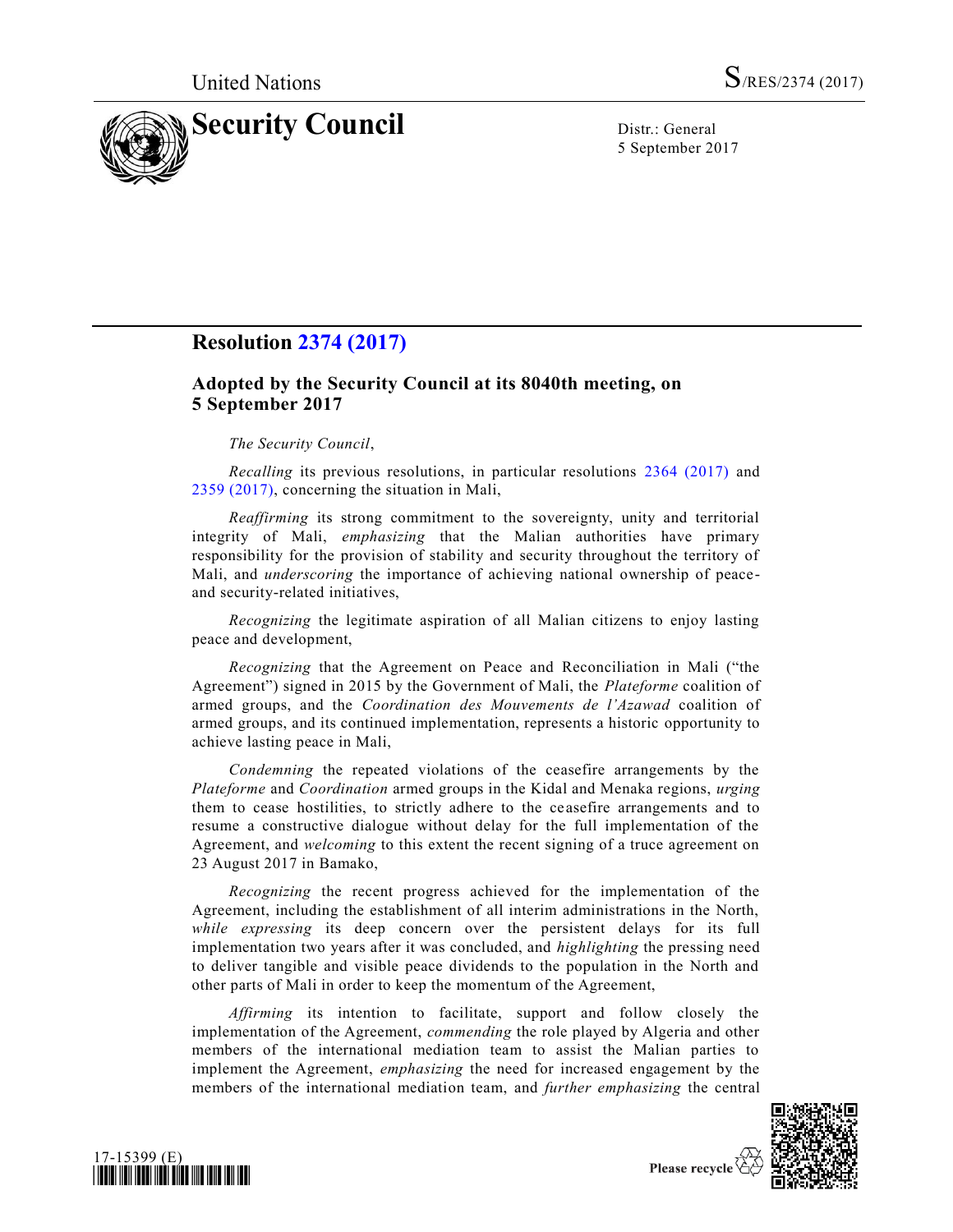role the Special Representative of the Secretary-General for Mali should continue to play to support and oversee the implementation of the Agreement,

*Deploring* that the slow progress in the implementation of the Agreement, particularly its defence and security provisions, as well as the delayed restructuring of the security sector, have hampered efforts to restore security and the authority of the Malian State and the delivery of basic social services in the North of Mali, and *stressing* the primary responsibility of the Government of Mali, the *Plateforme* and *Coordination* armed groups to accelerate the implementation of the Agreement in order to improve the security situation across Mali and to forestall attempts by terrorist groups to derail the implementation of the Agreement,

*Expressing* its serious concern about the volatile security situation, especially the expansion of terrorist and other criminal activities into Central and Southern Mali as well as the intensification of criminal activities such as drug trafficking and trafficking in persons in Mali,

*Emphasizing* that security and stability in Mali are inextricably linked to that of the Sahel and West Africa regions, as well as the situation in Libya and in the North Africa region,

*Acknowledging* the impact of the situation in Mali on peace and security in the Sahel, as well as on the wider West Africa and North African region,

*Expressing its continued* concern over the transnational dimension of the terrorist threat in the Sahel region, as well as the serious challenges posed by transnational organized crime in the Sahel region, including arms, drug and cultural property trafficking, the smuggling of migrants, trafficking in persons, and its increasing links, in some cases, with terrorism, and *underscoring* the responsibility of the countries in the region in addressing these threats and challenges,

*Noting* that impunity can encourage a culture of corruption in which trafficking and other criminal interests can thrive, further encouraging instability and insecurity, and *calling for* the Malian government to devote appropriate law enforcement resources in this regard and *encouraging* international, regional and sub-regional cooperation and support to the Malian Government in this endeavor,

*Strongly condemning* the activities in Mali and in the Sahel region of terrorist organizations, including the *Mouvement pour l'unicité et le jihad en Afrique de l'Ouest* (MUJAO), Al-Qaida in the Islamic Maghreb (AQIM), Al-Mourabitoun, Ansar Eddine, and associated individuals and groups such as Jama'at Nusrat al-Islam wal-Muslimin (Group for the Support of Islam and Muslims), Islamic State in Greater Sahara and Ansaroul Islam, which continue to operate in Mali and constitute a threat to peace and security in the region and beyond, as well as human rights abuses and violence against civilians, notably women and children, committed in Mali and in the region by terrorist groups,

*Recalling* the listing of MUJAO, the Organisation of Al-Qaida in the Islamic Maghreb, Ansar Eddine and its leader Iyad Ag Ghali, and Al-Mourabitoun on the ISIL (Da'esh) and Al-Qaida sanctions list established pursuant to resolutions [1267](https://undocs.org/S/RES/1267(1999))  [\(1999\),](https://undocs.org/S/RES/1267(1999)) [1989 \(2011\)](https://undocs.org/S/RES/1989(2011)) and [2253 \(2015\),](https://undocs.org/S/RES/2253(2015)) and *reiterating its readiness*, under the abovementioned regime, to sanction further individuals, groups, undertakings and entities who are associated with ISIL (Da'esh), Al-Qaida and other listed entities or individuals, including AQIM, Al Mourabitoun and Ansar Eddine, in accordance with the established listing criteria,

*Strongly condemning* the continuing attacks, including terrorist attacks against civilians, the Malian defense and security forces, the United Nations Multidimensional Integrated Stabilization Mission in Mali (MINUSMA) and the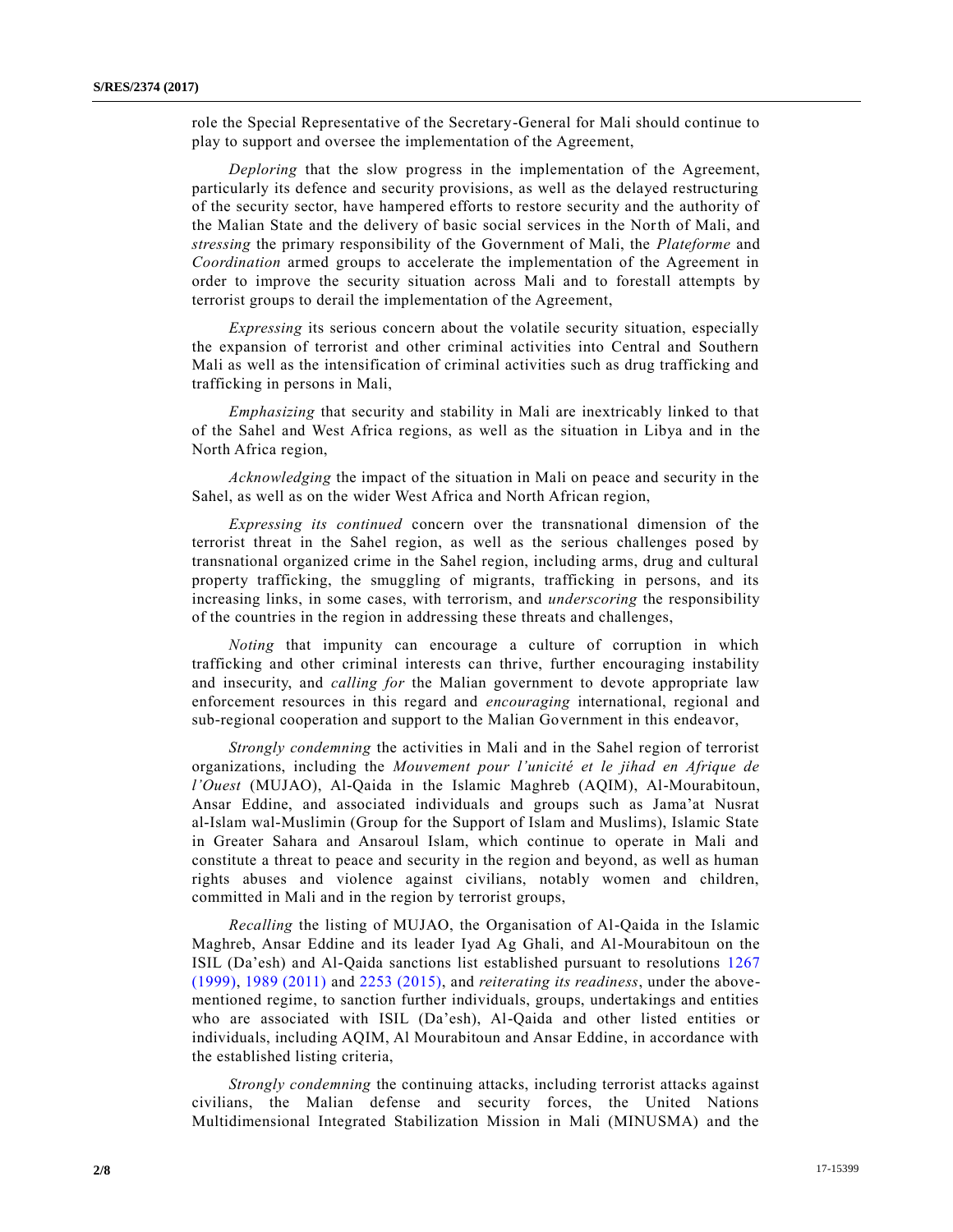French forces, *underlining* the need to bring perpetrators, organizers, financiers and sponsors of these reprehensible acts of terrorism to justice, and *urging* the Government of Mali to take measures to ensure that those responsible for these attacks are held accountable,

*Strongly condemning* the incidents of kidnapping and hostage-taking with the aim of raising funds or gaining political concessions, *reiterating* its determination to prevent kidnapping and hostage-taking in the Sahel region and to secure the safe release of hostages without ransom payments or political concessions, in accordance with applicable international law, *recalling* its resolutions [2133 \(2014\),](https://undocs.org/S/RES/2133(2014)) [2253 \(2015\)](https://undocs.org/S/RES/2253(2015)) and [2368 \(2017\)](https://undocs.org/S/RES/2368(2017)) and including its call upon all Member States to prevent terrorists from benefitting directly or indirectly from the payment of ransoms or from political concessions and to secure the safe release of hostages and, in this regard, *noting* the publication of the Global Counterterrorism Forum's (GCTF) "Algiers Memorandum on Good Practices on Preventing and Denying the Benefits of Kidnapping for Ransom by Terrorists",

*Strongly condemning* all abuses and violations of human rights and violations of international humanitarian law in Mali, including those involving extrajudicial and summary executions, arbitrary arrests and detentions and ill-treatment of persons whose liberty has been restricted, sexual and gender-based violence, as well as killing, maiming, recruitment and use of children, attacks against schools and hospitals, *calling on* all parties to respect the civilian character of schools as such in accordance with international humanitarian law and to cease unlawful and arbitrary detention of all children, and *calling upon* all parties to bring an end to such violations and abuses and to comply with their obligations under applicable international law,

*Emphasizing* the need for all parties to uphold and respect the humanitarian principles of humanity, neutrality, impartiality and independence in order to ensure the continued provision of humanitarian assistance, the safety and protection of civilians receiving assistance and the security of humanitarian personnel opera ting in Mali, *stressing* the importance of humanitarian assistance being delivered on the basis of need, *reiterating* that all parties must allow and facilitate full, safe, and unhindered access for the timely delivery of aid to all persons in need across Mali,

*Noting* with grave concern the involvement of non-state actors, notably terrorist groups, in the destruction of cultural heritage and the trafficking in cultural property and related offences and *further taking note* of the fact that on 27 September 2016 the ICC found Mr Al Mahdi guilty of the war crime of intentionally directing attacks against religious and historical monuments in Timbuktu,

*Welcoming* the continued action by the French forces, at the request and in support of the Malian authorities, to deter the terrorist threat in the North of Mali,

*Welcoming* the deployment of the Force Conjointe des Etats du G5 Sahel (FC-G5S), *underlining* that the FC-G5S efforts to counter the activities of terrorist groups and other organized criminal groups will contribute to create a more secure environment in the Sahel region, with a view to supporting MINUSMA fulfil its mandate to stabilize Mali,

*Commending* the role of the European Union Training Mission (EUTM Mali) in Mali in providing training and advice for the Malian Defence and Security Forces, including contributing to the strengthening of civilian authority and respect for human rights, and of the European Union Capacity Building Mission (EUCAP Sahel Mali) in providing strategic advice and training for the Police, Gendarmerie and Garde nationale in Mali,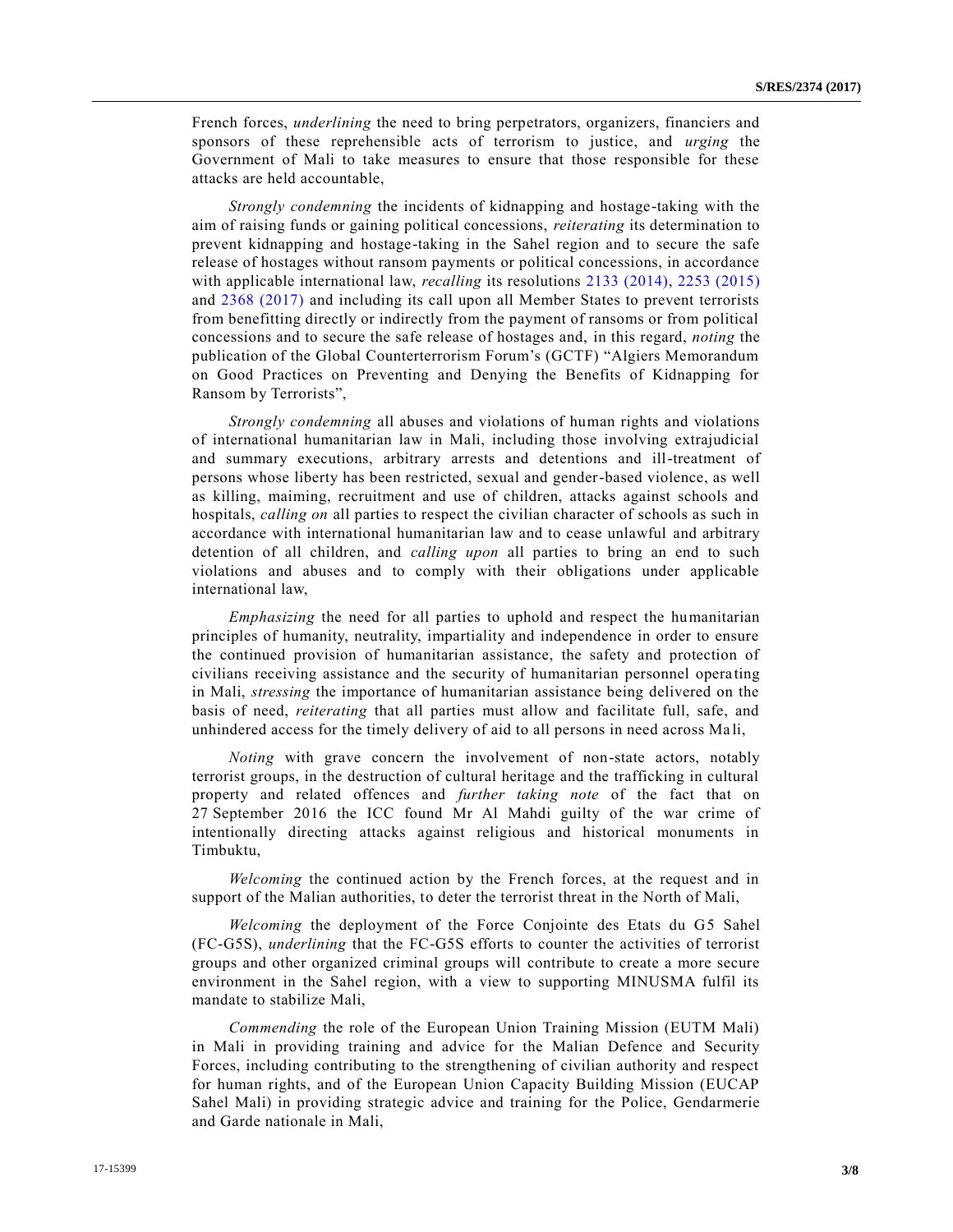*Recalling* the mandate of MINUSMA as outlined in resolution [2364 \(2017\),](https://undocs.org/S/RES/2364(2017)) *reiterating* its strong support for the Special Representative of the Secretary-General for Mali, and for MINUSMA to assist the Malian authorities and the Malian people in their efforts to bring lasting peace and stability to their country, bearing in mind the primary responsibility of the Malian authorities to protect the population, and *welcoming* the stabilizing effect of the international presence in Mali, including MINUSMA,

*Recalling* the provisions of the Agreement calling upon the Security Council to give its full support to the Agreement, to closely monitor its implementation and, if necessary, to take measures against anyone hindering the implementation of the commitments contained therein or the realization of its objectives,

*Recalling* the provisions of resolution [2364 \(2017\)](https://undocs.org/S/RES/2364(2017)) expressing the readiness of the Security Council to consider targeted sanctions against those who take actions to obstruct or threaten the implementation of the Agreement, those who resume hostilities and violate the ceasefire, those who attack and take actions to threaten MINUSMA and other international presences, as well as those who provide support to such attacks and actions,

*Taking note of* the letter of the Government of Mali to the President of the Security Council of 9 August 2017 underlining that the repeated violations of the ceasefire since the beginning of June 2017, particularly in the Kidal region, pose serious threats to the fragile gains made in implementing the Agreement, and thus requesting the Security Council, in order to address the many obstacles to the implementation of the Agreement, to immediately establish a regime of targeted sanctions against those responsible for obstructing the implementation of the Agreement,

*Determining* that the situation in Mali continues to constitute a threat to international peace and security in the region,

*Acting* under Chapter VII of the Charter of the United Nations,

# **Travel ban**

1. *Decides* that, for an initial period of one year from the date of the adoption of this resolution, all Member States shall take the necessary measures to prevent the entry into or transit through their territories of individuals designated by the Committee established pursuant to paragraph 9 below, provided that nothing in this paragraph shall oblige a State to refuse its own nationals entry into its territory;

2. *Decides* that the measures imposed by paragraph 1 above shall not apply:

(a) Where the Committee determines on a case-by-case basis that such travel is justified on the grounds of humanitarian need, including religious obligation;

(b) Where entry or transit is necessary for the fulfilment of a judicial process;

(c) Where the Committee determines on a case-by-case basis that an exemption would further the objectives of peace and national reconciliation in Mali and stability in the region;

3. *Emphasizes* that violations of the travel ban can undermine the peace, stability or security of Mali, observes that individuals who knowingly facilitate the travel of a listed individual in violation of the travel ban may be determined by the Committee to have met the designation criteria provided for in this resolution and calls upon all parties and all Member States to cooperate with the Committee as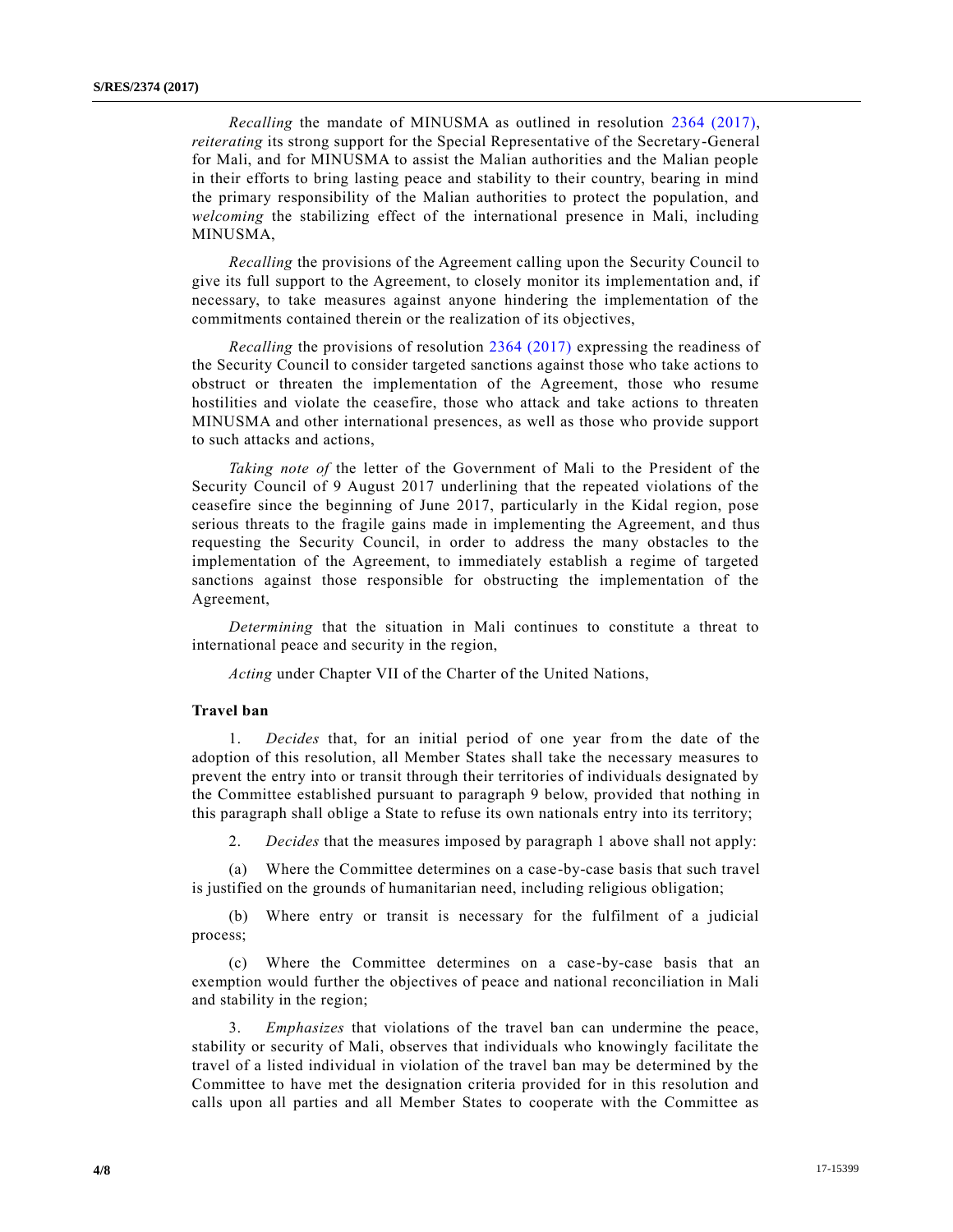well as the Panel of experts established pursuant to paragraph 11 below on the implementation of the travel ban;

## **Asset freeze**

4. *Decides* that, for an initial period of one year from the date of the adoption of this resolution, all Member States shall freeze without delay all funds, other financial assets and economic resources which are on their territories, which are owned or controlled, directly or indirectly, by the individuals or entities designated by the Committee, or by individuals or entities acting on their behalf or at their direction, or by entities owned or controlled by them, and *decides* further that all Member States shall ensure that any funds, financial assets or economic resources are prevented from being made available by their nationals or by any individuals or entities within their territories, directly or indirectly to or for the benefit of the individuals or entities designated by the Committee;

5. *Decides* that the measures imposed by paragraph 4 above do not apply to funds, other financial assets or economic resources that have been determined by relevant Member States:

(a) To be necessary for basic expenses, including payment for foodstuffs, rent or mortgage, medicines and medical treatment, taxes, insurance premiums, and public utility charges or exclusively for payment of reasonable professional fees and reimbursement of incurred expenses associated with the provision of legal services in accordance with national laws, or fees or service charges, in accordance with national laws, for routine holding or maintenance of frozen funds, other financial assets and economic resources, after notification by the relevant State to the Committee of the intention to authorize, where appropriate, access to such funds, other financial assets or economic resources and in the absence of a negative decision by the Committee within five working days of such notification;

(b) To be necessary for extraordinary expenses, provided that such determination has been notified by the relevant State or Member States to the Committee and has been approved by the Committee;

(c) To be the subject of a judicial, administrative or arbitral lien or judgment, in which case the funds, other financial assets and economic resources may be used to satisfy that lien or judgment provided that the lien or judgment was entered into effect prior to the date of the present resolution, is not for the benefit of a person or entity designated by the Committee, and has been notified by the relevant State or Member States to the Committee;

(d) Where the Committee determines on a case-by-case basis that an exemption would further the objectives of peace and national reconciliation in Mali and stability in the region;

6. *Decides* that Member States may permit the addition to the accounts frozen pursuant to the provisions of paragraph 4 above of interests or other earnings due on those accounts or payments due under contracts, agreements or obligations that arose prior to the date on which those accounts became subject to the provisions of this resolution, provided that any such interest, other earnings and payments continue to be subject to these provisions and are frozen;

7. *Decides* that the measures in paragraph 4 above shall not prevent a designated person or entity from making payment due under a contract entered into prior to the listing of such a person or entity, provided that the relevant States have determined that the payment is not directly or indirectly received by a person or entity designated pursuant to paragraph 4 above, and after notification by the relevant States to the Committee of the intention to make or receive such payments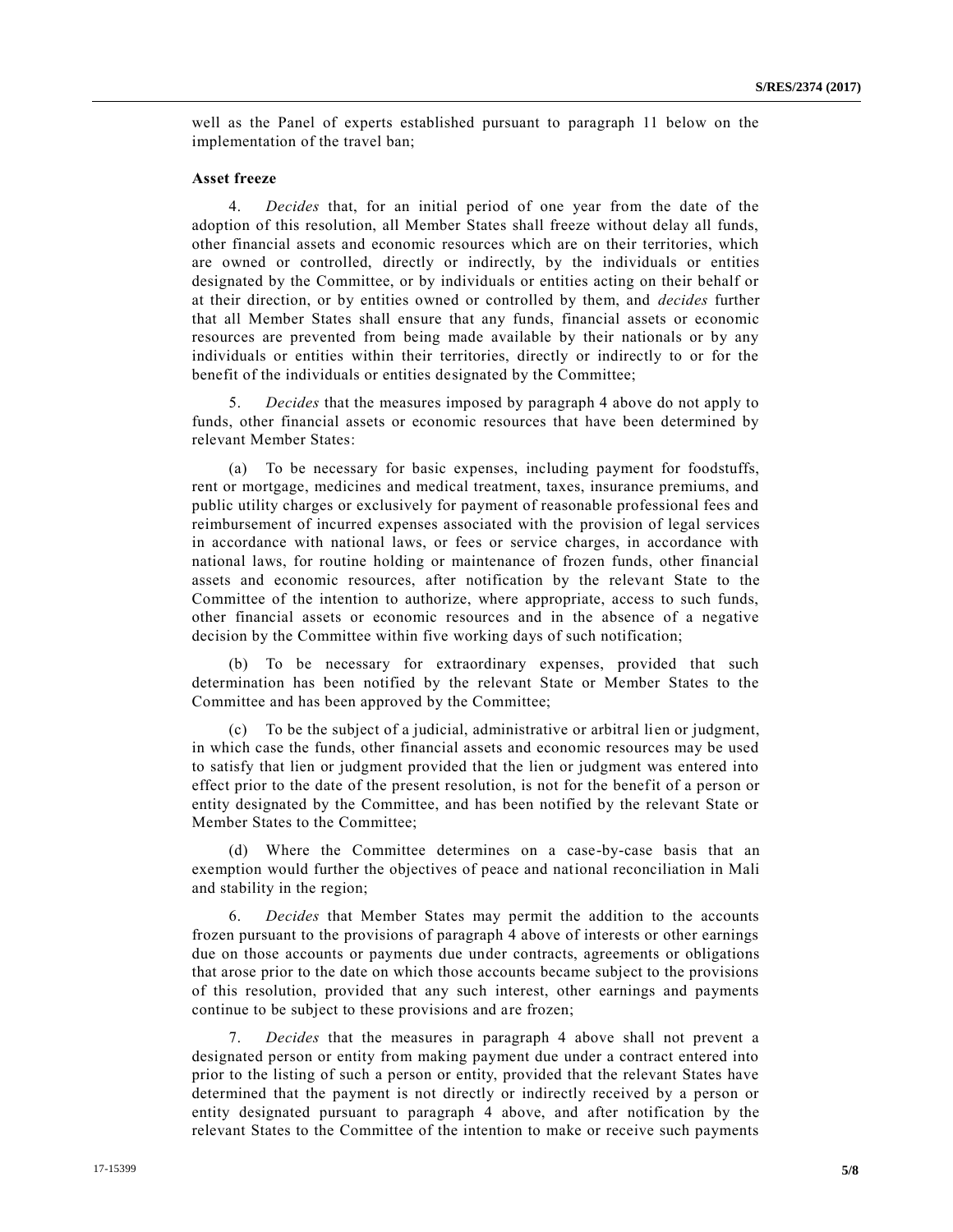or to authorize, where appropriate, the unfreezing of funds, other financial assets or economic resources for this purpose, 10 working days prior to such authorization;

#### **Designation criteria**

8. *Decides* that the measures contained in paragraph 1 shall apply to individuals, and that the measures contained in paragraph 4 shall apply to individuals and entities, as designated for such measures by the Committee as responsible for or complicit in, or having engaged in, directly or indirectly, the following actions or policies that threaten the peace, security, or stability of Mali:

(a) Engaging in hostilities in violation of the Agreement;

(b) Actions taken that obstruct, or that obstruct by prolonged delay, or that threaten the implementation of the Agreement;

(c) Acting for or on behalf of or at the direction of or otherwise supporting or financing individuals and entities identified in subparagraphs (a) and (b) above, including through the proceeds from organized crime, including the production and trafficking of narcotic drugs and their precursors originating in or transiting through Mali, the trafficking in persons and the smuggling of migrants, the smuggling and trafficking of arms as well as the trafficking in cultural property;

(d) Involvement in planning, directing, sponsoring, or conducting attacks against: (i) the various entities referenced in the Agreement, including local, regional and state institutions, joint patrols and the Malian Security and Defense forces; (ii) MINUSMA peacekeepers and other UN and associated personnel, including members of the Panel of experts; (iii) international security presences, including the FC-G5S, European Union Missions and French forces;

(e) Obstructing the delivery of humanitarian assistance to Mali, or access to, or distribution of, humanitarian assistance in Mali;

(f) Planning, directing, or committing acts in Mali that violate international human rights law or international humanitarian law, as applicable, or that constitute human rights abuses or violations, including those involving the targeting of civilians, including women and children, through the commission of acts of violence (including killing, maiming, torture, or rape or other sexual violence), abduction, enforced disappearance, forced displacement, or attacks on schools, hospitals, religious sites, or locations where civilians are seeking refuge;

(g) The use or recruitment of children by armed groups or armed forces in violation of applicable international law, in the context of the armed conflict in Mali;

# **New Sanctions Committee**

9. *Decides* to establish, in accordance with rule 28 of its provisional rules of procedure, a Committee of the Security Council consisting of all the members of the Council (herein "the Committee"), to undertake to following tasks:

(a) To monitor implementation of the measures imposed in paragraphs 1 and 4 above;

(b) To designate those individuals and entities subject to the measures imposed by paragraph 4, to review information regarding those individuals, and to consider requests for exemptions in accordance with paragraph 5 above;

(c) To designate those individuals subject to the measures imposed by paragraph 1, to review information regarding those individuals, and to consider requests for exemptions in accordance with paragraph 2 above;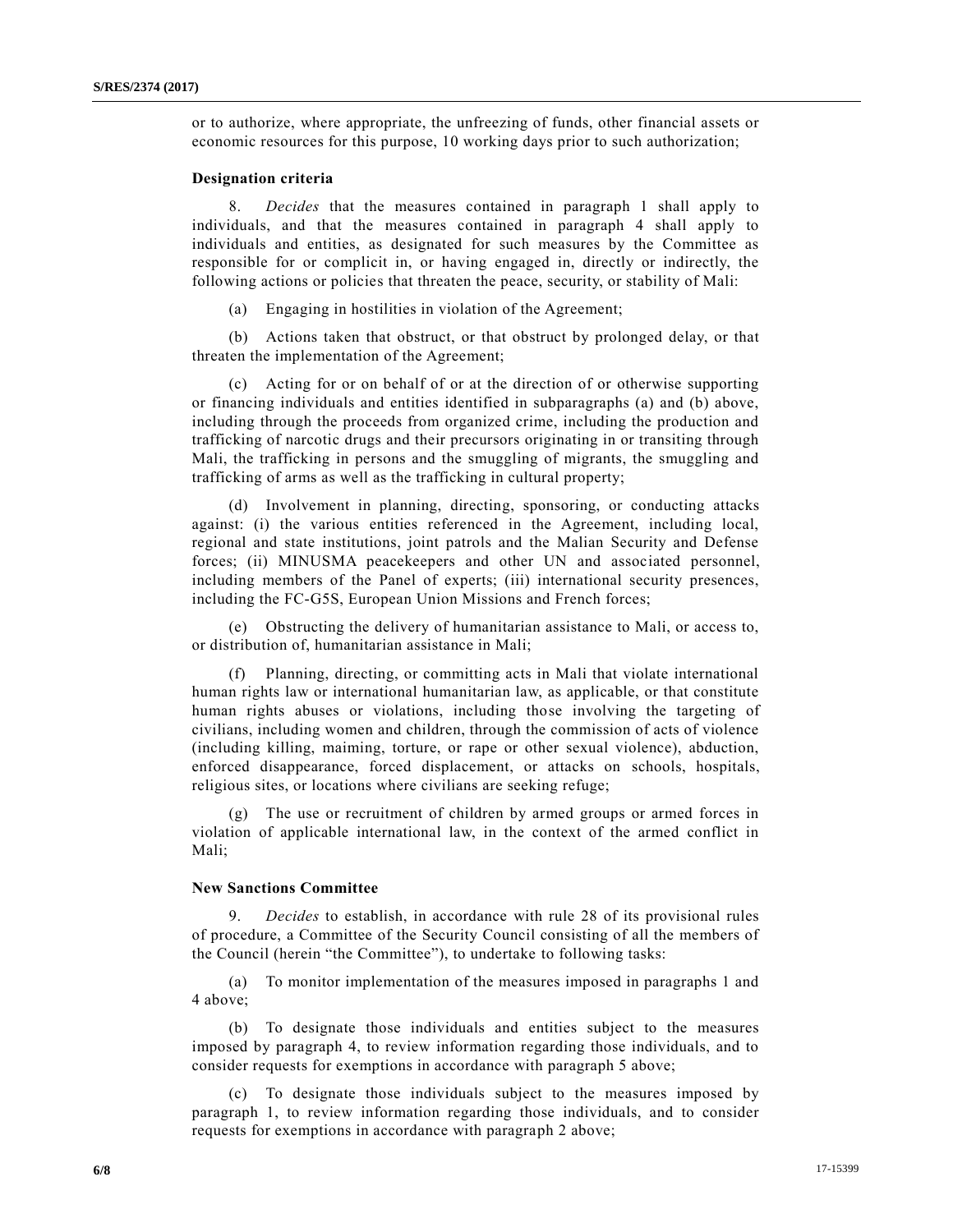(d) To establish such guidelines as may be necessary to facilitate the implementation of the measures imposed above;

(e) To encourage a dialogue between the Committee and interested Member States and international, regional and subregional organizations, in particular those in the region, including by inviting representatives of such States or organizations to meet with the Committee to discuss implementation of the measures;

(f) To seek from all States and international, regional and sub-regional organizations whatever information it may consider useful regarding the actions taken by them to implement effectively the measures imposed above;

(g) To examine and take appropriate action on information regarding alleged violations or non-compliance with the measures contained in this resolution;

10. *Requests* the Secretary-General to make the necessary financial arrangements to enable the Committee to undertake the tasks mentioned in paragraph 9 above;

#### **Panel of experts**

11. *Requests* the Secretary-General to create, for an initial period of thirteen months from the adoption of this resolution, in consultation with the Committee, a group of up to five experts ("Panel of experts"), under the direction of the Committee, and to make the necessary financial and security arrangements to support the work of the Panel, *expresses* its intent to consider the renewal of this mandate no later than 12 months after the adoption of this resolution*,* and *decides* that the Panel shall carry out the following tasks:

(a) Assist the Committee in carrying out its mandate as specified in this resolution, including through providing the Committee with information relevant to the potential designation at a later stage of individuals who may be engaging in the activities described in paragraph 8 above;

(b) Gather, examine and analyse information from States, relevant United Nations bodies, regional organizations and other interested parties regarding the implementation of the measures decided in this resolution, in particular incidents of non-compliance;

(c) Provide to the Council, after discussion with the Committee, an interim update by March, 1, 2018, and a final report by September, 1, 2018, and periodic updates in between;

(d) To assist the Committee in refining and updating information on the list of individuals subject to measures imposed by paragraphs 1 and 4 above, including through the provision of biometric information and additional information for the publicly-available narrative summary of reasons for listing;

(e) To cooperate closely with INTERPOL and the United Nations Office on Drugs and Crime (UNODC), as appropriate;

12*. Requests* that the Panel of experts has the necessary gender expertise, in line with paragraph 6 of resolution [2242 \(2015\);](https://undocs.org/S/RES/2242(2015))

13. *Notes* that the selection process of the experts composing the Panel should prioritize appointing individuals with the strongest qualifications to fulfil the duties described above while paying due regard to the importance of regional and gender representation in the recruitment process;

14. *Directs* the Panel of experts to cooperate with other relevant expert groups established by the Security Council to support the work of its Sanctions